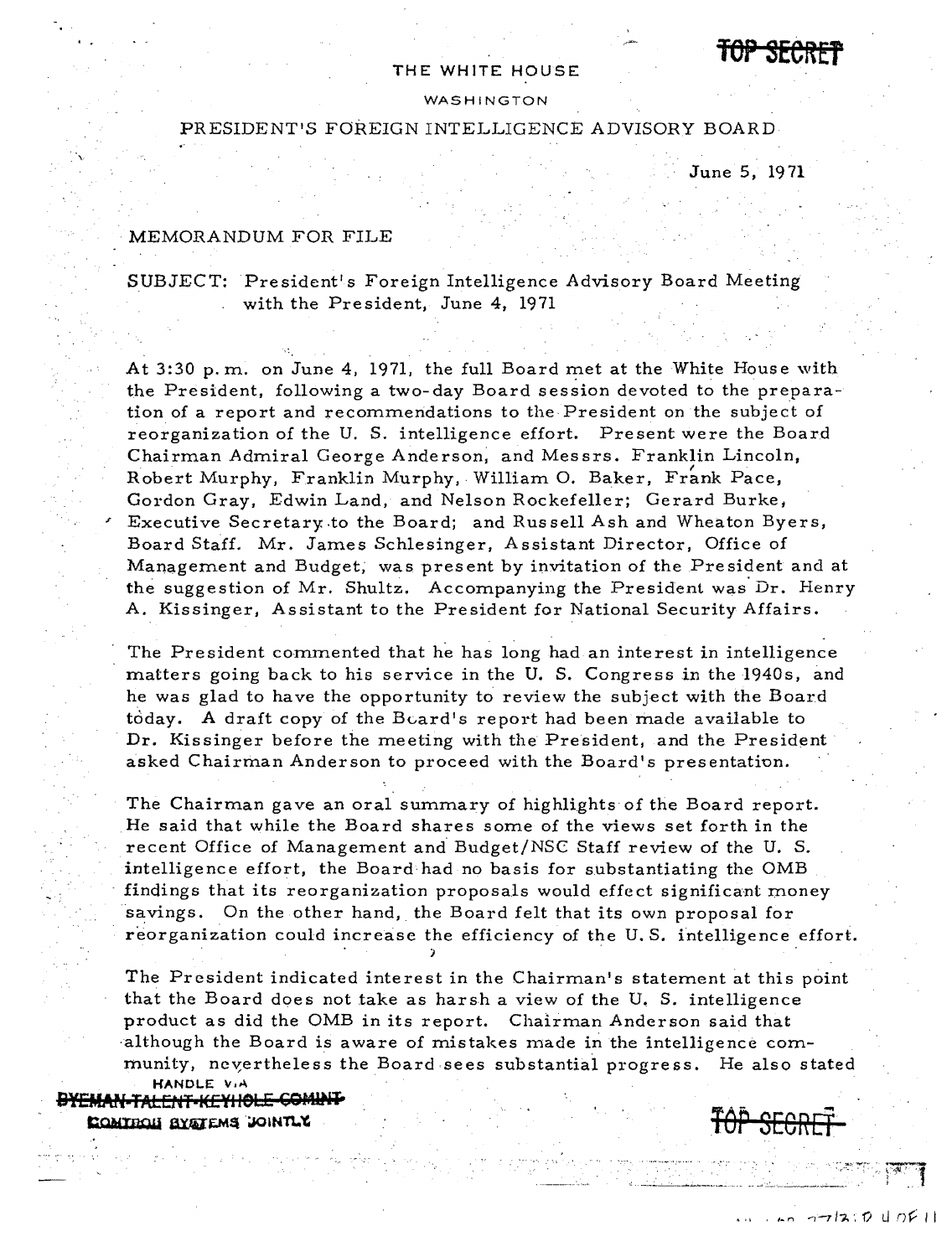

that the Board foresees a future increase in the importance of intelligence to our Government, particularly in the field of economic intelligence, where it is felt that there is a real need for increased emphasis and guidance as to this phase of the intelligence effort.

-2-

The President remarked that he has observed that there is much to be desired in the economic intelligence field. He noted that for a long time commercial and economic personnel in the U. S. Foreign Service have had low status in our Embassies; there has been little direction given them; and the State Department has taken the jealous position of trying to keep the activities of Treasury, Commerce and other Departments in the background insofar as Foreign Service activities are concerned. The President said that while he had not recently given a lot of thought to the matter of the U. S. economic intelligence effort, he has long been aware of the need for getting the State Department to make assignments of well-qualified Economic Officers. He added that this problem is one of the reasons for his recent establishment of the Office of Assistant to the President for International Economic Policy, and his appointment of Mr. Peter G. Peterson to that post. The President said that he wanted to get back to this subject before the close of this meeting. The Chairman reported that at lunch today the Board had discussed' with the Director of Central Intelligence and Treasury Secretary Connally the need for giving more attention to the collection and processing of ec'onornic intelligence, and both of these officials had agreed that they should set up liaison channels to facilitate action on economic intelligence matters.

The Chairman next pointed out that the Board does not concur in the two reorganization options proposed by OMB which would require seeking legislation from the Congress, and the President agreed that such a course of action would be inadvisable. Noting that the third OMB· option would involve the appointment of still another Presidential Assistant, Chairman Anderson said that in lieu of the OMB proposals the Board recommends a reconstitution of the U.S. Intelligence Board. This would be done by having the USIB made up of principal intelligence users in the Government, instead of intelligence producers as is now the case, and authorize this body to serve under the DCI as a policy-forming' entity and coordinator of the entire U. S. intelligence community. The Chairman described the major functions of the new USIB as proposed by the Board; the Executive Committee; the Executive Secretariat; and the subordinate bodies, the IEC and IRC. The Chairman expressed the Board's view that the Director of the National Security Agency should be a Presidential appointee in the rank of 4-star military officer or a civilian of equivalent rank. Chairman Anderson pointed to the serious gap in the collection of

. HANDLE VIA <sup>~</sup> e\'e:MAr~-'mLE:A **'.I(I!'fttOLE\*eeMitW**  CONTROL SYSTEMS JOINTLY

.-



 $1.92 \pm 0.3$  ,

 $i \wedge j \wedge k$  of  $i$ 

• 1'.' :',' ~ "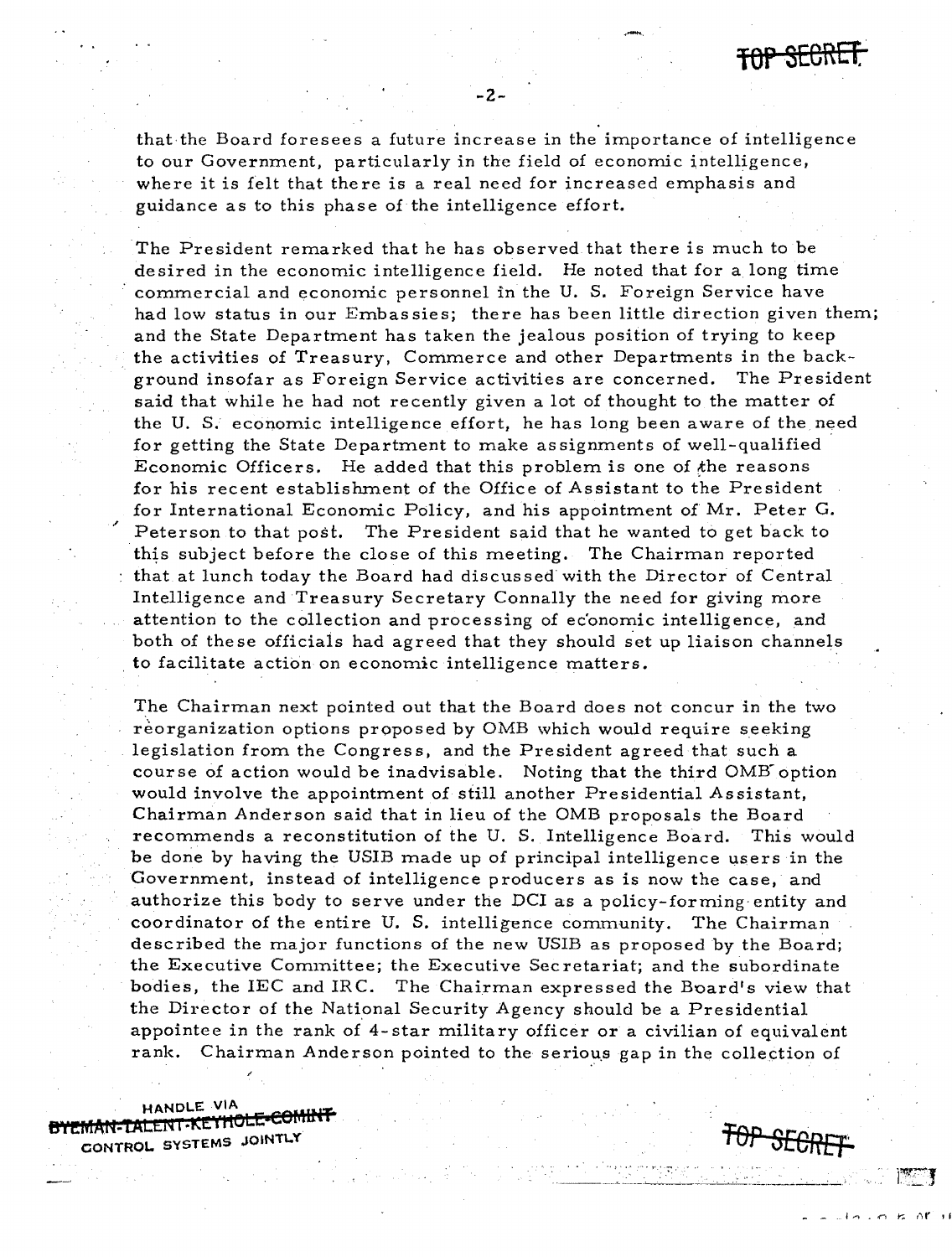

## foreign intelligence in the United States;

-3-

 $\begin{bmatrix} \mathbf{1} & \mathbf{1} & \mathbf{1} & \mathbf{1} \\ \mathbf{1} & \mathbf{1} & \mathbf{1} & \mathbf{1} \\ \mathbf{1} & \mathbf{1} & \mathbf{1} & \mathbf{1} \\ \mathbf{1} & \mathbf{1} & \mathbf{1} & \mathbf{1} \end{bmatrix}$ . The Chairrnan said that the President would find other recommendations in the report which the Board was to submit following this meeting. The Chairman expressed the Board's opinion that it can continue to serve the President under its present charter, particularly in view of the extensive and specialized experience and background of the individual members in intelligence and in Government affairs. He added that in the Board's opinion, its Chairrnan or his designee should serve as observer on the reconstituted USIB which the Board proposes.

The President invited the other members of the Board to speak to any aspect of the intelligence effort of particular interest to them.

Mr. Pace thought it worth noting that the thrust of the Board proposal is the placing of intelligence users on the USIB, with the result that there should be a reduction in the great number of requests that are made for the collection of intelligence on a wide range of subjects. Mr. Pace felt that the exercise of discipline by the consumers and users of intelligence should result from the proposed reorganization, with a useful interaction that is not present today. This change can be accomplished without legislation, Mr. Pace said, and should provide the President with a better sense of the capability of our intelligence system to meet his needs.

Dr. Land pointed out that under the Board proposal the responsibility for drawing up the intelligence community budget would be under one official an arrangement which should result in dollar savings.

Mr. Lincoln commented that when the Board proposal was outlined to the DCI at lunch today the DCI thought it was a good approach. Mr. Lincoln expressed the opinion that with the backing and encouragement of the President the DCI should be greatly strengthened under the reorganization proposed by the Board.

Recalling what had been said earlier on the point, the President asked if the Board were confident that no legislation would be required to implement the reorganization which it proposed, not even Reorganization Act legislation. Chairman Anderson replied that the Board is certain of this. Mr. Burke pointed out that revisions in National Security Council Intelligence Directives wquld the vere is be required.

**'EMAN-TALENT-KEYHOLE-GOMWIF** 

 $\blacksquare$ 

per sec 3.3(b)(1)

ii: <u>in d</u>

CONTROL SYSTEMS, JOINTLY **SANITIZED COP**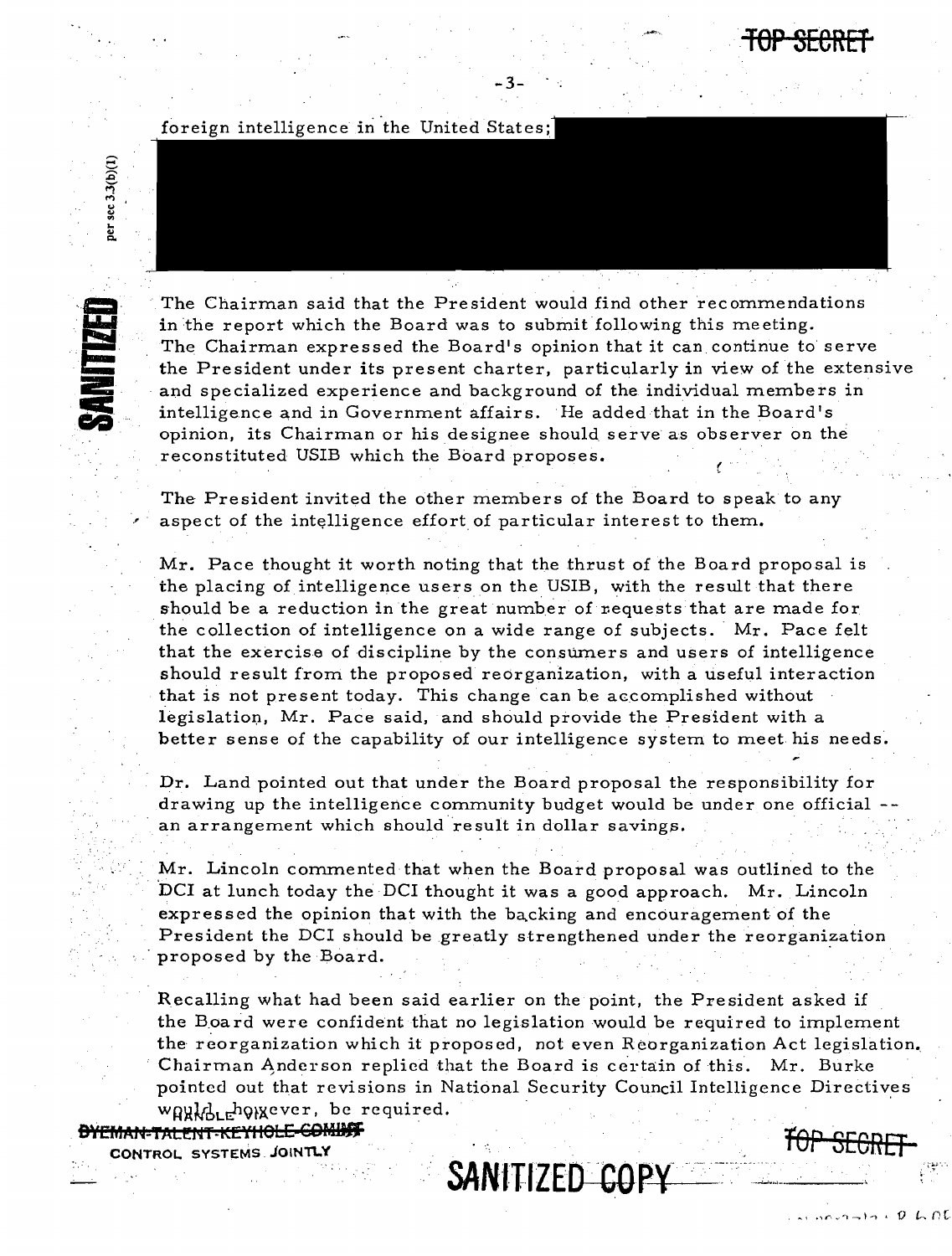$\frac{1}{2}$ . TOP.  $\frac{1}{2}$  or  $\frac{1}{2}$  or  $\frac{1}{2}$ . The set of  $\mathbb{R}^n$  ,  $\mathbb{R}^n$ . . ... ., ~ ... , ..

 $\sim$  50  $\sim$  72  $\approx$  0  $\approx$  00  $\pm$ 

Going back to the Chairman's remarks concerning the gap in U. S. domestic collection of foreign intelligence, the President said that this has been a "disaster area" for years because of a lack of working cooperation between good men heading up the CIA and FBI, and the problem is compounded by public controversy over wiretaps. In the field o{criminal investigations there were recently in effect a total of around 300 wiretaps authorized by the courts, the President recalled, and the results are effective as reflected in the successful outcome yesterday of a narcotics investigation involving activity in Spain. The controversial wiretaps, the President noted, are those which he and the Attorney General authorize the FBI to install in matters involving the national security. In the early 1960s these taps totaled around 100 at the most at anyone time, in contrast to the figure of 40 to 50 in 1970, but these miniscule figures are the ones that form the basis for great criticism. The President said that perhaps Board members would want to authorize even more of these taps, but they would find that pulling this kind of intelligence activity into the national security area poses very difficult problems. For example, the President pointed out that the FBI Director is sensitive to questions from the Congress regarding the number of wiretaps, and the questions are followed by a reduction in the coverage.

-4-

Mr. Gray observed that his own inquiries had confirmed the lack of rapport between FBI and CIA leaders which had been referred to earlier. Mr. Gray had learned that there were less than half a dozen official contacts between the FBI Director and former DCI Dulles, and even fewer contacts on the part of DCIs McCone, Raborn and Helms. Mr. Gray thought it significant, however, that FBI domestic intelligence coverage in the internal security field was significantly reduced and in some instances stopped altogether by Attorneys General Robert Kennedy and Ramsey Clark -- with the result, for instance, that there are few, if any,



per sec 3.3(b)(1)

,.

Referring to the outcry in some quarters regarding wiretaps, Mr. Gray expressed the view that a Soviet spy operating in the U. S. against our country is not entitled to guarantees against close coverage of his activities.

The President indicated his understanding of the law to be that the CIA is not authorized to conduct foreign intelligence collection activities in the U. S. He said that Mr. Gray had put his finger on the problem in pointing to the very limited official contact between the FBI Director and the various Directors of Central Intelligence. The President said that he is thoroughly aware of this problem; it is within his province to resolve it; and that he can and will take appropriate action in the near future. Further, the President said that with regard to wiretap coverage there is not only a need for more taps, but also the use of other collection means available HANDLE VIA

SANITIZED COPY

**'tENT-KEYHOLE**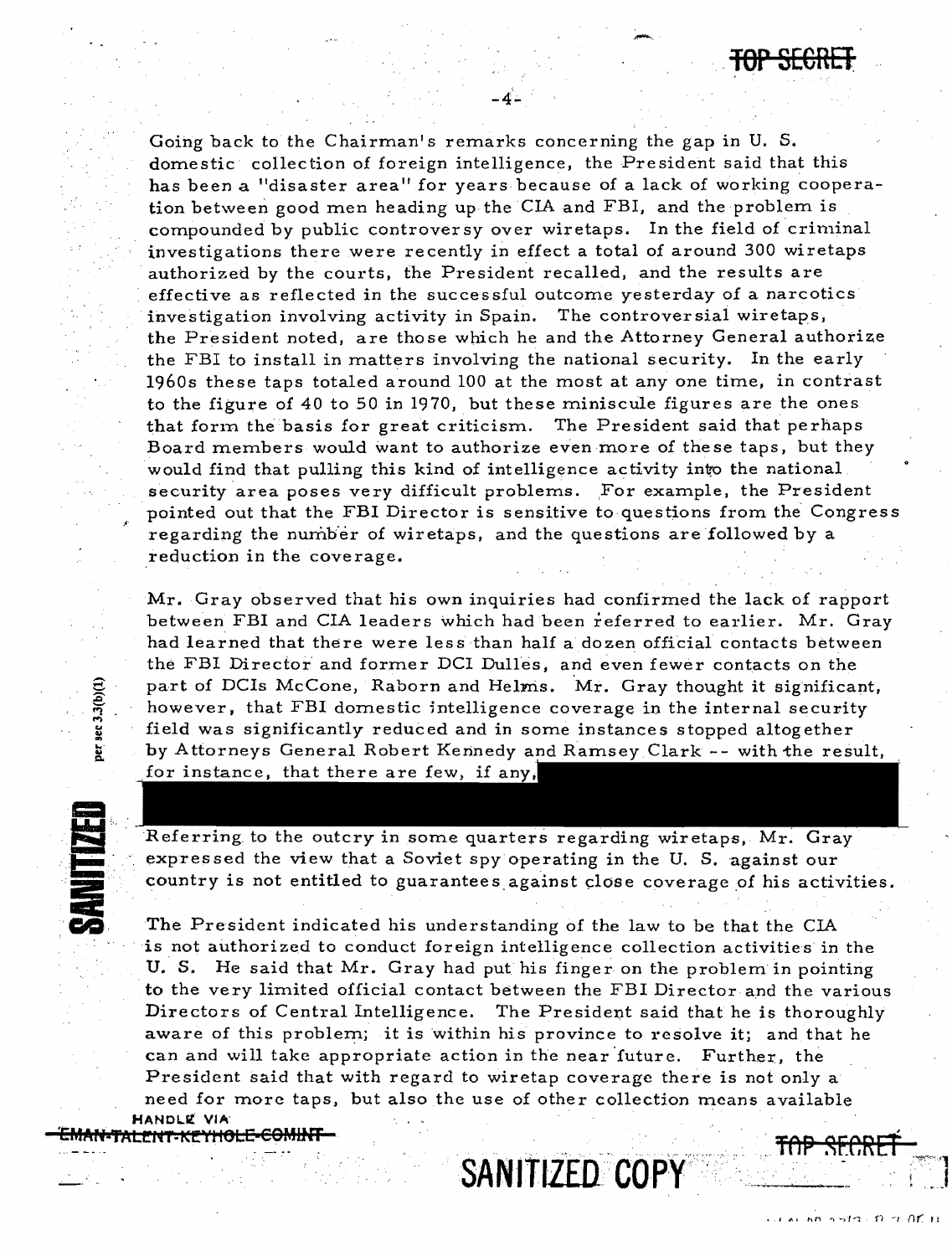to the U. S. Government within our borders. He noted that it is difficult to separate collection efforts within the U. S. directed against foreign sources from collection carried out for domestic intelligence purposes.

-5-

The President again referred to Chairman Anderson's report

and the President

 $t$  to  $\mathcal{R}$  ,  $\mathcal{L}$ 

 $\sim$  0 ( $\Delta$   $\ell$ ) $\ell$ 

asked Dr. Kissinger to look into this a little further

Turning again to the problem of economic intelligence, Dr. Murphy said that the-American public has difficulty in understanding the reasons for . fighting an economic war, and does not realize that the U. S. is already in a serious war of that kind and that we are losing it. Dr. Murphy observed that the U. S. knows how to mobilize for military and political purposes, but there is still the question as to how best to wage an economic intelligence campaign. The President thought that this problem is complicated by bureaucratic rivalries between the State Department and the Departments of Treasury, Labor, Commerce, Agriculture and others, with the result . that our Government is not getting together the information vitally needed in economic, fiscal and commercial areas. The President predicted that one day before very long our Gove rnment is going to be needing all the intelligence it can obtain.

The President asked that the Board arrange to receive the two-hour "Peterson briefing" consisting of a one-hour presentation followed by an hour of questions and discussion. After that, the President said he would like to have specific recommendations from the Board for improving the U. S. economic intelligence effort. The President added that although he had not been directing a great deal of thought to the intelligence aspects of the economic problem, he is convinced that our Government must mobilize. all of its assets, investigative and otherwise, in the field of international economics. Necessary actions to be taken, the President thought, include the provision of more guidance to the State Department; action by the State Department to upgrade the importance of economic experts in the Foreign Service; and willingnes s of the State Department to yield in its bureaucratic resistance to the activities of other departments of; Government having interests and responsibilities in the economic, fiscal and commercial fields.

Next, Chairman Anderson mentioned his recent trip to West Germany on behalf of the Board, and his discussions in Europe with General Goodpaster and other U. S. Commanders in the area. Chairman Anderson found that our intelligence capabilities in West Germany are good, but they must be strengthened in order to keep fully apace with the modernization of Soviet forces taking place in Europe. Following his discussions with General

.  $\sim$   $\sim$ 

-"''''''':-~''-''~--.'.~'-'- ·l ....

**GONTROL SYSTEMS JOINTLY JOURNAL SANITIZED COPY** 

**HANDLE VIR** 

sec 3.3(b)(I)

per

**'"'!MArt. i AtEN i ·KE'1'rtOJ::!aCe'lfHff** .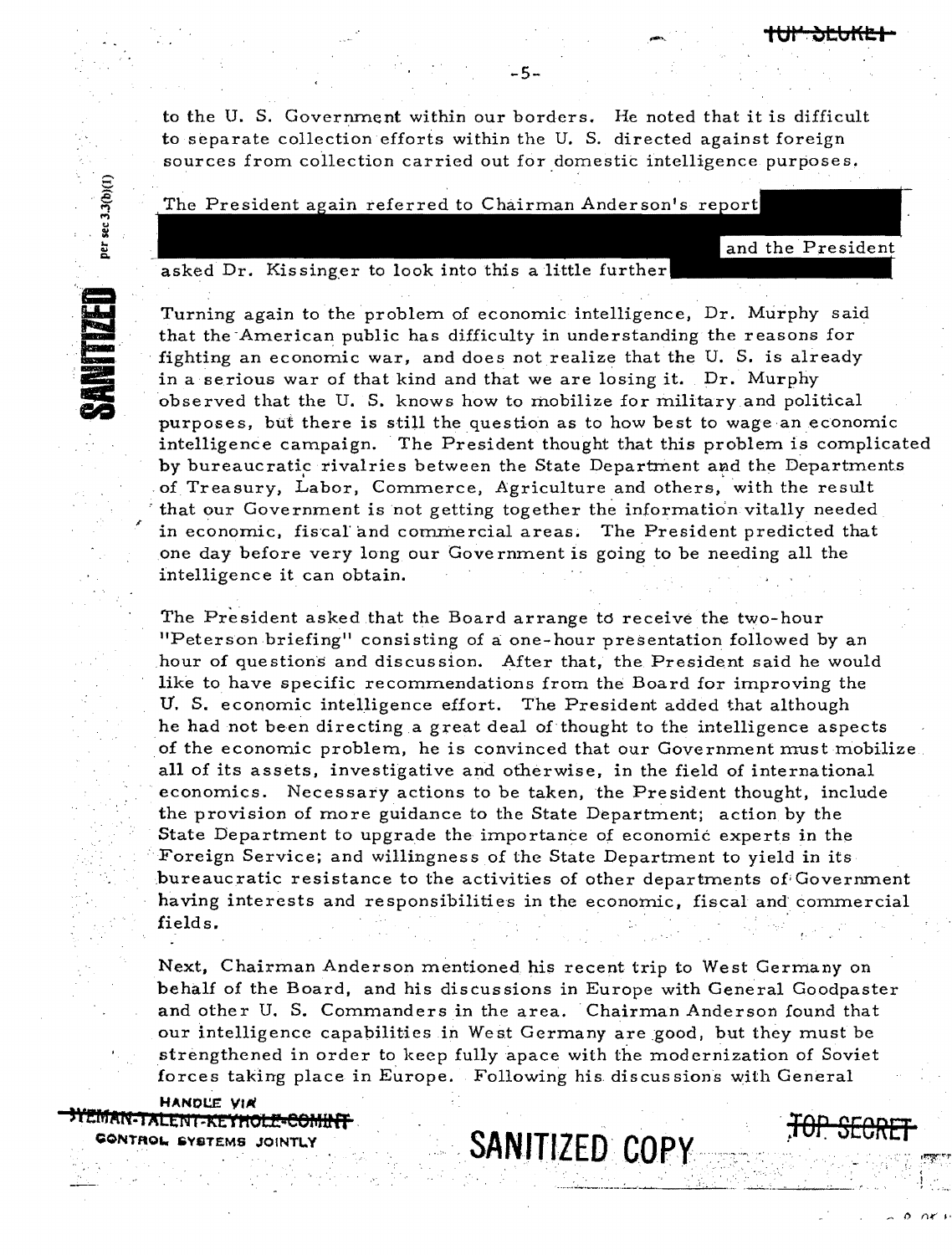Goodpaster, upon returning to the U.S., Chairman Anderson talked to the Director of NSA and urged him to pay a visit to General Goodpaster and see what can be done to increase the productivity of U. *S ..* SIGINT collection efforts against Soviet forces.

-6-

The President expressed his gratitude for the Board's report and the work that had gone into it. He said that he would give very careful consideration to the Board's recommendations contained in the report. The President assured the Board that he is aware of the gap in the domestic collection of foreign intelligence; he realizes that the stakes are high; and he fully appreciates the nature of the problem of personalities involved, and he can and will take action.

Noting the importance of intelligence in foreign policy matters, the President said that he is looking not only at urgent problems of an immediate nature but also those of longer range. At this time the foreign policy problem uppermost in the minds of the American public is the war in Vietnam. Although this problem is a most difficult one politically, the President said, if our other major foreign policy problems were as certain of solution he would feel more comfortable. He said that the \var in Vietnam is coming to a close. The President then referred to the SALT talks with the Soviets, and to Communist China, as presenting broader foreign policy problems for the U. S. .

In the case of SALT, the President thought that the intelligence problem is particularly important. Although our Government has been able to announce an agreement on enlargement of the talks to include offensive forces as well as'ABMs, there is a question as to whether this in fact opens a new era of substantial reductions, and whether the Soviets intend in fact to pursue such a policy. Although not euphoric in dealings with Communist countries, the President said that our Government has announced its willingness to work toward agreements with the Soviets, and more is being done than appears on the surface. The President added that there is much hard bargaining ahead, but the Soviets seem to want to reach some kind of agreement, as does the U.S. One difficulty, the President said, is maintaining the proper linkage between the various subject matters under negotiation. For example. an ABM is 'one system and is therefore susceptible to negotiation for equal reductions on both sides; but offensive systems are a complex mixture of ground, air, sea, missile and other forces - making it more difficult to negotiate reductions in forces generally classified as "offensive." Also, the Berlin situation is an example of the complexities of seeking mutual force reductions under circumstances where we maintain forces because of tensions which, if reduced, would permit a reduction of forces·.

HANDLE **VIA HEMAN-TALENT-KEYHOLE-COMINT**<br>CONTROL SYSTEMS JOINTLY



- - I.

 $, \overline{C}^{\bullet} \rightarrow \overline{\mathbf{1}}$ السنة سندانة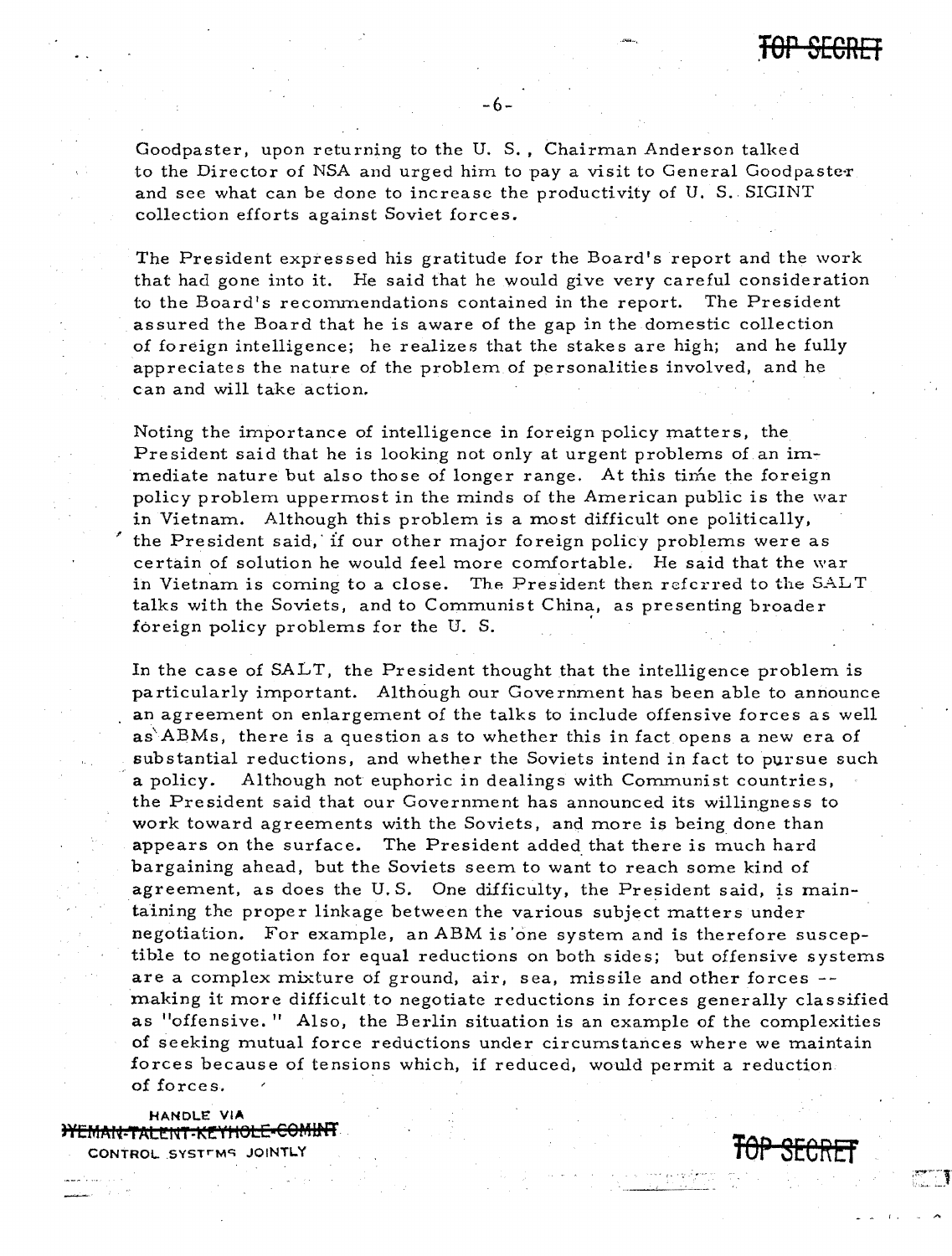With regard to Communist China, the President said that its actions are taken for reasons of self-interest just as in the case of the U. S. and the Soviets. The Chinese have a different way of thinking and of approaching problems, and therefore the U. S. Government must take a pragmatic approach in dealing with China, the President pointed out. He added that the least important part of the Chinese initiative is the question of admission to the UN and recognition by the U. S. These are tactical maneuvers to be dealt with in due course, the President said, and meanwhile we are presently limiting overtures to cultural exchange and trade matters. (By prearrangement with the President, Dr. Murphy left the meeting at this point.) Some Kremlinologists fear that in our dealings with China and the USSR there is a danger that the U. S. might push them together, but it is the President's view that in spite of China's obvious ambitions in Asia, it is in China's interest and in the interest of the U. S. to live-and-let-live in that part of the world. With regard to U.S. intelligence needs, the President said that he foresees a time a few years from now when there will be an open China dealing with the world on a greater scale, and with overseas Chinese looking to Peking rather than Formosa. It will then be most important for the U.S. to maintain communications with China and at the same time maintain an effective intelligence coverage of Chinese activities and plans. The President pointed to the period following the war in Vietnam as being a time when the U. S. role as a great power will be determined by our policies with re speet to China and the Soviet Union - - and this will include the Middle East problem.

-7-

Dr. Land asked the President if he might take a few minutes to discuss a matter which he believed to be of the utmost importance. Dr. Land said that there was surely agreement that the U.S. overhead reconnaissance program plays a major role in the conduct of our foreign relations and in our knowledge of the enemy. He pointed out that each and every major step in the overhead reconnaissance program had been made possible by direct Presidential backing. No bureaucracy, he said, could go out on a limb to the extent necessary to achieve a quantum technical advance, and that such risks had to be borne by the President. Dr. Land said that the community is now at a stage where it again requires Presidential backing. This time it is with respect to a choice in the development of the near realtime readout capability. The cautious choice would be to utilize existing hardware and technology to develop a film imaging system which canbe read out on call by U.S. - based ground station. The adventurous choice, and one which would be a quantum technological advance, is to push the development of an electronic imaging system which can be read out through

HANDLE VIA" MAN-TALENT-<del>KEYHOLE-COMIN</del> CONT~OL SYSTEMS JOINTLY **fOP SECRff'**